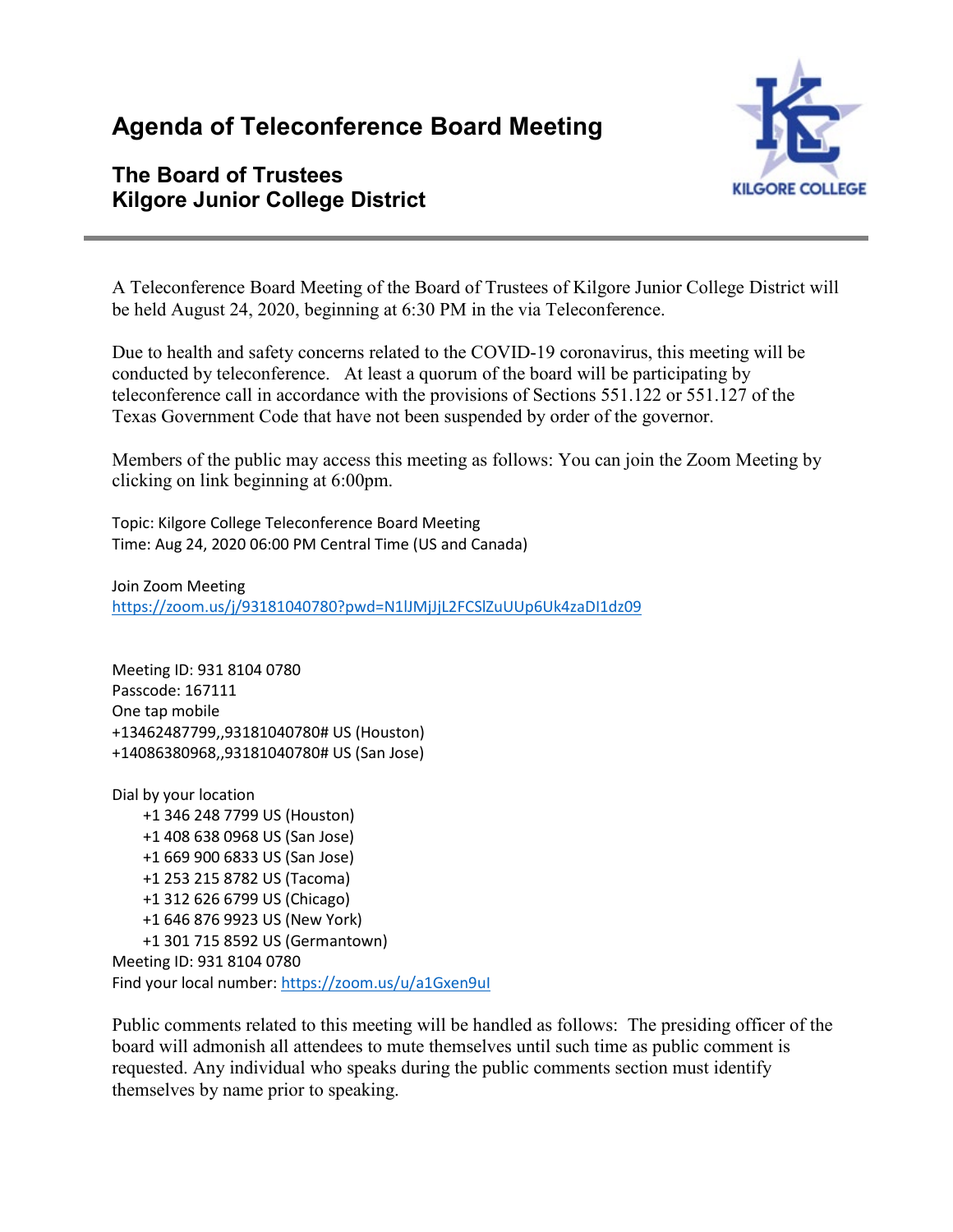Members of the public who desire to address the board regarding an item on this agenda must comply with the following registration procedures: All public comment participants must make themselves known, along with the subject and/or agenda item being addressed, through the teleconference before the start of the meeting.

The open portions of this meeting will be recorded and made available to the public on the Kilgore College website.

The subjects to be discussed or considered or upon which any formal action may be taken are listed below. Items do not have to be taken in the same order as shown on this meeting notice.

The subjects to be discussed or considered or upon which any formal action may be taken are listed below. Items do not have to be taken in the same order as shown on this meeting notice.

#### 1. **CALL TO ORDER**

A. Suspended Meetings Act Laws

#### 2. **PRESENTATIONS**

A. Swearing-In of KC Board of Trustees member, Travis Martin - Lon Ford, Board Secretary

Presenter: Lon Ford

#### 3. **PUBLIC COMMENT**

#### 4. **CONSENT AGENDA**

Presenter: Joe Carrington

- A. To consider approving the minutes of the June 8, 2020 teleconference board meeting
- B. To consider approval of personnel items submitted as follows:
	- 1. **Recommendation to accept employee resignations as follows:**
		- a. Biology Instructor, effective July 13, 2020 after four years and ten months of service
		- b. eLearning Student Support Coordinator, effective August 14, 2020 after two years of service (Title III Grant Funded)
		- c. Director of Adult Education & Literacy, effective August 31. 2020 after three years and three months of service
		- d. LVN Instructor, effective August 31, 2020 after two years and eleven months of service
		- e. Government Instructor, effective August 31, 2020 after ten years of service
		- f. Professional Support Assistant, Registrar, Records & Reports, effective October 16, 2020 after three years and one month of service
		- g. LVN Instructor, effective August 14, 2020, after three years of service

#### 2. **Recommendation to accept employee retirement as follows:**

- a. Vocational Nursing Instructor, effective December 31, 2020 after seven years and four months of service
- b. Dean of Business & Information Technology, effective September 30, 2020 after twenty-six years and eight months of service
- c. Associate Degree Nursing Instructor, effective August 31, 2020, after eight years of service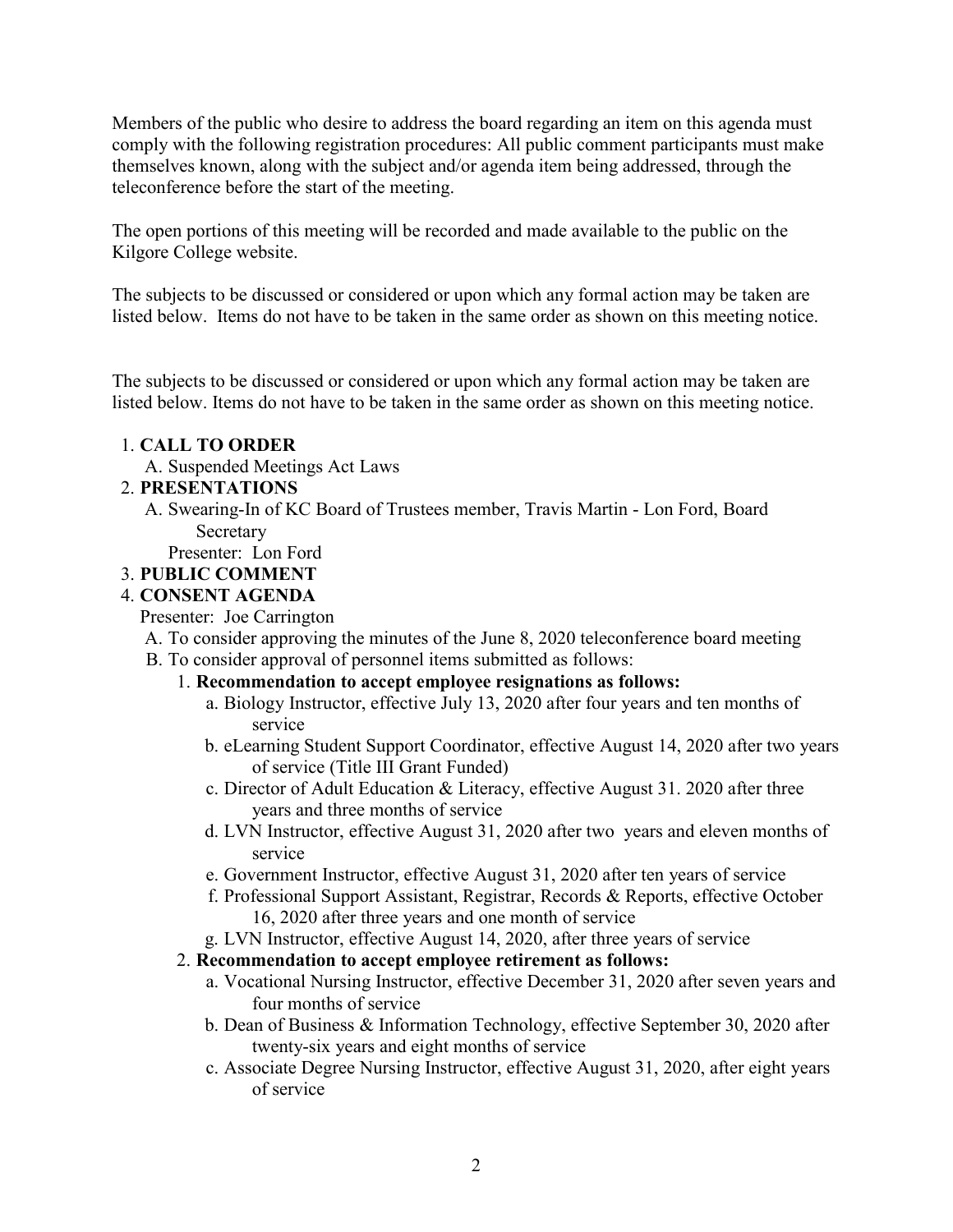- d. HVAC Instructor, effective August 31, 2020 after fifteen years and two months of service
- e. English Instructor, effective August 31, 2020 after twenty-nine years of service
- 3. **Recommendation to terminate employment as follows:**
	- a. Assistant Fitness Center Manager, effective June 8, 2020
- 4. **Recommendation for non-renewal of employment contract as follows:** a. English Instructor, effective August 31, 2020
- 5. **Recommendation to change employment as follows:**
	- a. Journalism Instructor and Flare Advisor to Coordinator of Marketing Operations and Outreach, effective September 1, 2020
	- b. Assistant Women's Softball Coach to Kinesiology Instructor and Interim Women's Head Softball Coach

#### 6. **Recommendation of employment as follows:**

- a. Project Coach, Early Childhood, Arts & Mathematical Sciences, effective July 1, 2020 (Grant Funded)
- b. Campus Life Specialist, Gussie Nell Davis/Rangerette Dorm, Student Development, effective July 1, 2020
- c. Interim Kinesiology Instructor & Athletic Trainer, Science & Health Sciences, effective July 1, 2020
- d. Interim Psychology Instructor, Arts & Mathematical Sciences, effective September 1, 2020

C. To consider payment of legal fees

#### 5. **EXECUTIVE SESSION**

Adjournment into executive session pursuant to Texas Government Code Sections 551.071 - 551.084, the Open Meetings Act, for the following purposes:

PERSONNEL: (Government Code 551.074) Consideration of personnel matters including the appointment, employment, evaluation, reassignment, resignation, retirement, duties, discipline or dismissal of a public officer or employee.

LEGAL: (Government Code 551.071) Consultation with the Board's attorney to receive legal advice.

REAL ESTATE: (Governemtn Code 551.072) To deliberate the purchase, exchange, lease, or value of real property if deliberation in an open meeting would have a detrimental effect on the board's position in negotiations with a third person.

## 6. **BOARD COMMITTEE REPORTS & ACTION ITEMS**

- A. Investment/Finance/Audit Committee Larry Woodfin, Chair
	- 1. INFORMATION ITEM: Financial Update
	- 2. ACTION ITEM: To consider granting the College President the authority to enter contract negotiations with Gan-Smith Insurance Agency, a vendor who responded to RFP 2020 BU012 Commercial Insurance Provider
- 3. ACTION ITEM: To consider and set the tax rate for tax year 2020(FY2021 budget)
- B. Policy & Personnel Committee Lon Ford, Chair
	- 1. ACTION ITEM: To consider approval of policies
		- a. Americans with Disabilities Act: Employees & Job Applicants Policy